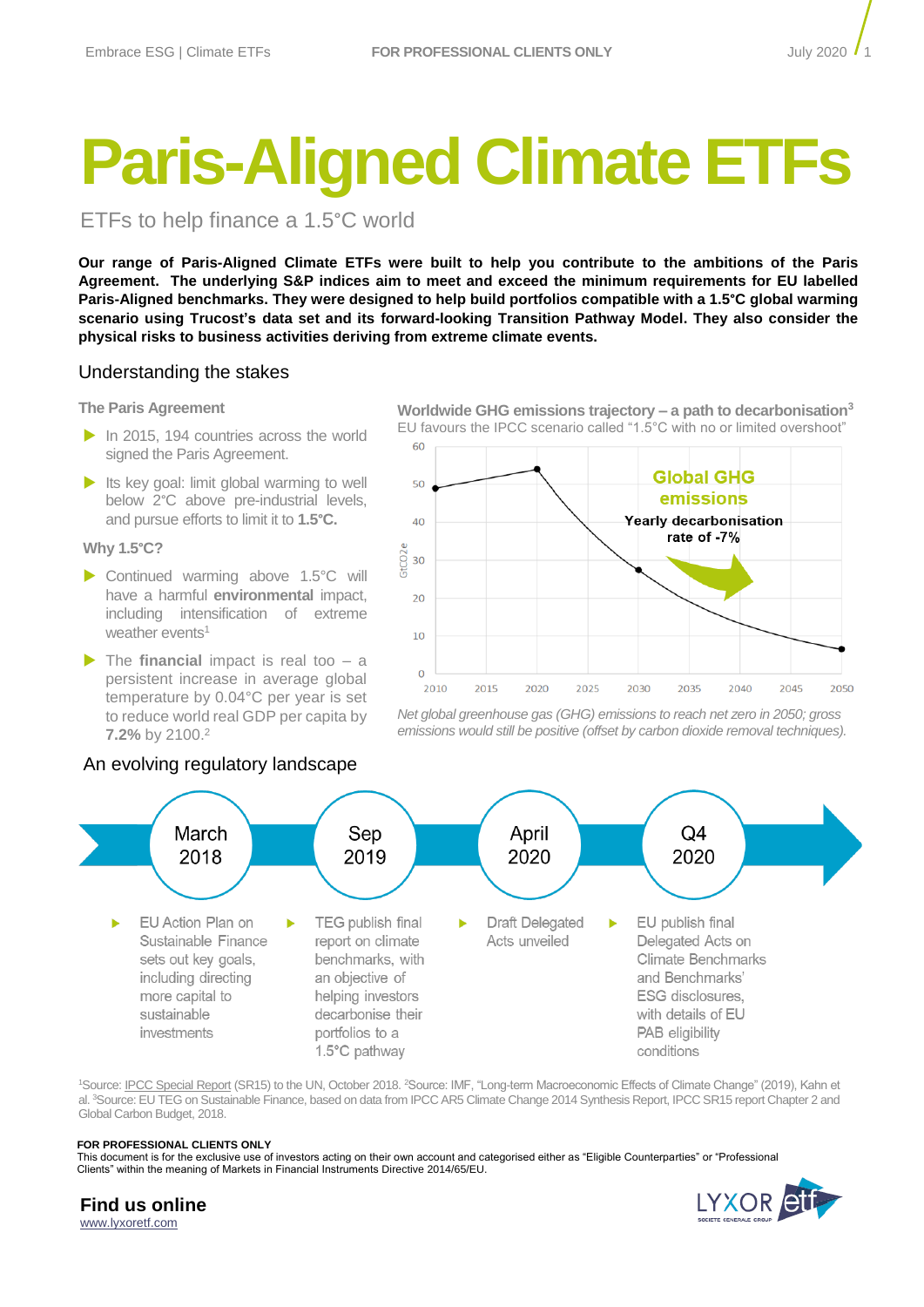# EU Paris-Aligned Benchmarks – key requirements as per the Draft Delegated Acts<sup>4</sup>

| <b>EU PAB criteria</b>                                                                                                                              | <b>Minimum requirements</b>                                                                                                                                          |  |  |  |
|-----------------------------------------------------------------------------------------------------------------------------------------------------|----------------------------------------------------------------------------------------------------------------------------------------------------------------------|--|--|--|
| <b>Carbon intensity reduction</b><br>Scope $1 + 2$ , and $+ 3$ for Oil & Gas and Mining<br>(+ Scope 3 for every sector within a 4Y phase-in period) | $-50\%$                                                                                                                                                              |  |  |  |
| <b>Baseline exclusions</b>                                                                                                                          | • Controversial weapons<br>• Societal norms violators: UN Global Compact, OECD Guidelines<br>Multinationals, 6 Environmental Objectives* (EU Taxonomy) "Do not harm" |  |  |  |
| <b>Activity exclusions</b>                                                                                                                          | Coal (1%+ revenues), Oil (10% + revenues), Natural gas, gaseous<br>hydro-carbons (50%+ revenues), Electricity<br>production<br>>100gCO2/kWh, Tobacco                 |  |  |  |
| <b>Decarbonisation trajectory</b>                                                                                                                   | Minimum 7% per annum                                                                                                                                                 |  |  |  |
| <b>Exposure to carbon intensive sectors</b>                                                                                                         | At least equal to parent index (no underweight)                                                                                                                      |  |  |  |
| <b>Bonus for Science-Based Targets</b>                                                                                                              | Index administrators shall consider increasing the weights of<br>companies that set approved SBTs                                                                    |  |  |  |

# The S&P Paris-Aligned solution

S&P's indices are designed to minimise deviations from parent indices, while aligning with a 1.5°C warming scenario.

# **Key features**

## **Deeply anchored in international frameworks**

- **TCFD**<sup>5</sup> model for assessing climate-related risks and opportunities
- Science-based framework using data recommended by the **SBTI**<sup>6</sup> , like the SDA- $GEVA^7$  approach and the IEA's $8$  sector trajectories

## **Forward-looking data for issuers' GHG emissions**

- **Transition Pathway Model by Trucost**, a leader in carbon and environmental data and risk analysis (acquired by S&P Global in 2016)
- Seeks **organic** portfolio decarbonisation, and not only decarbonisation from re-weighting

**Beyond minimum EU PAB labelling requirements**

- Integrates **Scope 3** emissions from day 1, vs. 4year phase-in in EU rules
- Adds an additional **physical risk** reduction objective (decorrelated from transition risk)
- Targets strong (4x) improvement in **Green-to-Brown ratio** to better seize transition opportunities
- **Improves global Environmental score**



**Index performance since inception<sup>9</sup>**



## **Risk and return characteristics<sup>9</sup>**

|                                     |            | <b>S&amp;P 500 PAB</b> | <b>S&amp;P 500 NTR</b> |
|-------------------------------------|------------|------------------------|------------------------|
| <b>Returns</b>                      | <b>YTD</b> | $-0.8%$                | $-3.4%$                |
|                                     | <b>1Y</b>  | 12.0%                  | 6.8%                   |
|                                     | 3Y(p.a.)   | 12.3%                  | 10.1%                  |
| Annualised<br>volatility            | <b>YTD</b> | 46.5%                  | 45.8%                  |
|                                     | <b>1Y</b>  | 34.0%                  | 33.4%                  |
|                                     | 3Υ         | 21.4%                  | 21.0%                  |
| Annualised<br><b>Tracking Error</b> | <b>YTD</b> | 2.6%                   |                        |
|                                     | <b>1Y</b>  | 2.1%                   |                        |
|                                     | 3Υ         | 1.6%                   |                        |

<sup>4</sup>Source: Draft Delegated Acts as regards minimum standards for EU Climate Transition Benchmarks and EU Paris-aligned benchmarks. \*Climate change mitigation; Climate change adaptation; Sustainable use and protection of water and marine resources; Transition to a circular economy, waste prevention and recycling; Pollution prevention and control; and Protection of healthy ecosystems. <sup>5</sup>Task Force for Climate-related Financial Disclosure. <sup>6</sup>Science-Based Targets Initiative. <sup>7</sup>Sectorial Decarbonisation Approach, and GHG Emissions per unit of Value Added Approach. <sup>8</sup>International Energy Agency. <sup>9</sup>Source: Lyxor International AM, Bloomberg. Data as at 30/06/2020. Index inception 02/01/17. Past performance is not a reliable indicator of future results.

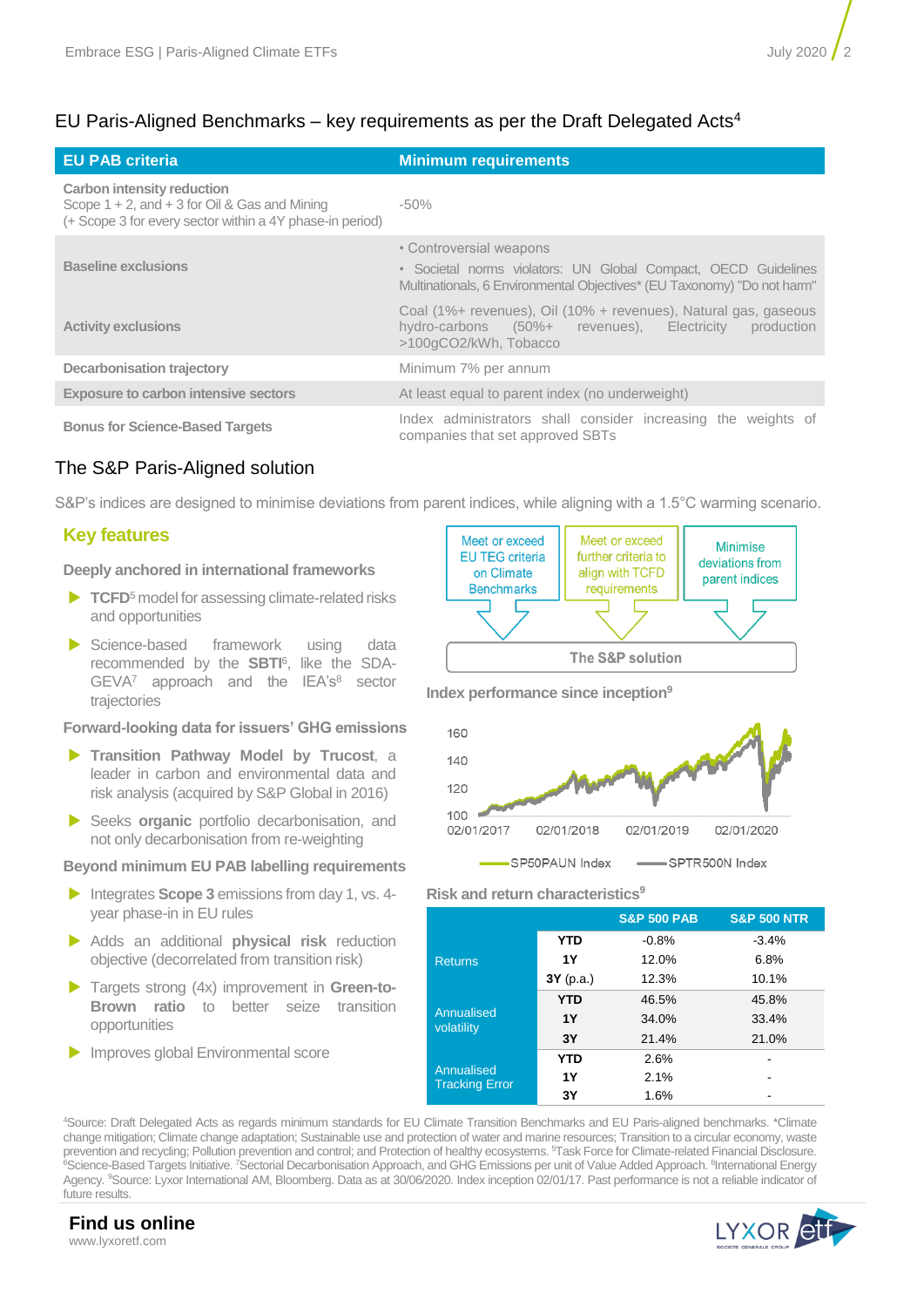# Operating within TCFD recommendations and EU constraints<sup>10</sup>



# Why Lyxor for Paris-Aligned Climate ETFs?



**Accomplished** The first range of ETFs designed for EU PAB eligibility<sup>11</sup>



**Green** A simple way to help transition to a low carbon world (+1.5°C pathway)



**Science-based** Grounded in IPCC scenarios & SBT, TCFD and TEG recommendations



**Dependable** Indices built by S&P using Trucost data, leaders in indexing and carbon data

**Far reaching** Four broad based exposures → USA, World, Eurozone and Europe

| <b>UCITS ETF</b>                                                   | <b>Index Name</b>                                                                        | <b>Replication</b><br><b>Type</b> | <b>Bloomberg</b><br><b>Tickers</b> | <b>Trading</b><br><b>Currencies</b> | <b>ISIN</b>  | TER <sup>11</sup> |
|--------------------------------------------------------------------|------------------------------------------------------------------------------------------|-----------------------------------|------------------------------------|-------------------------------------|--------------|-------------------|
| Lyxor S&P 500 Paris-Aligned<br>Climate (EU PAB) (DR)               | S&P 500 Paris-Aligned<br>Climate Net Total Return<br>Index                               | Physical                          | <b>PABU</b>                        | EUR. USD                            | LU2198883410 | 0.20%             |
| Lyxor S&P Eurozone Paris-Aligned<br>Climate (EU PAB) (DR)          | S&P Eurozone<br>LargeMidCap Paris-Aligned<br>Climate Net Total Return<br>Index           | Physical                          | <b>EPAB</b>                        | <b>EUR</b>                          | LU2195226068 | 0.20%             |
| Lyxor S&P Europe Paris-Aligned<br>Climate (EU PAB) (DR)            | S&P Europe LargeMidCap<br>Paris-Aligned Climate Net<br><b>Total Return Index</b>         | Physical                          | TBC.                               | <b>EUR</b>                          | LU2198884491 | 0.20%             |
| Lyxor S&P Global Developed Paris-<br>Aligned Climate (EU PAB) (DR) | S&P Developed ex-Korea<br>LargeMidCap Paris-Aligned<br>Climate Net Total Return<br>Index | Physical                          | TBC.                               | EUR. USD                            | LU2198882362 | 0.20%             |

<sup>10</sup>Source: Lyxor International Asset Management, TCFD, S&P. For illustrative purposes only. \*Economic activity contributing to one EU environmental objective must not significantly harm the other five. \*\*WACI: Weighted Average Carbon Intensity. \*\*\*SBT: Science-Based Targets. <sup>11</sup>Source: Lyxor International Asset Management, as at 08/07/2020. TERs correct as at 08/07/2020. Statements about Lyxor credentials refer to the European UCITS ETF market only. Underlying indices are not currently considered EU PAB benchmarks but will aim to be depending on final requirements of EU Delegated Acts as regards EU Climate Transition Benchmarks. The index methodology will be reviewed by S&P and updated if required to align with any relevant changes to these requirements.



## **Find us online** www.lyxoretf.com